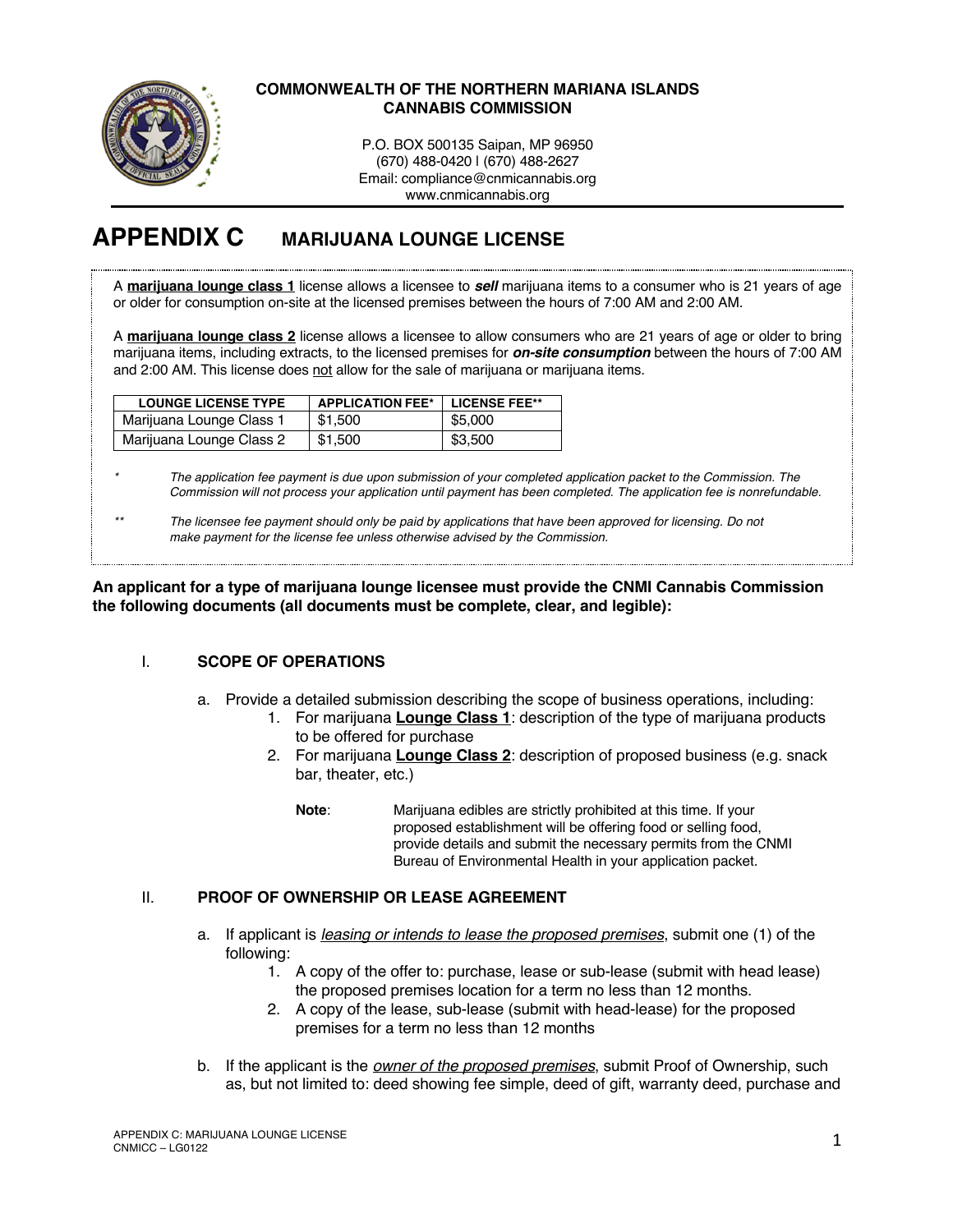sale agreement, probate documents, or certificate of title.

# III. **SIGNAGE**

a. Submit a hand-drawn or computer-generated rendering of the proposed premises exterior signage. Signage must include name and logo.

### IV. **BUSINESS LICENSE**

a. Submit a copy of the valid business license for the premises in the name of the applicant/business.

### V. **INTERIOR DESIGN SCHEMATICS**

a. Provide a hand-drawn, computer-generated rendering or photograph(s) of the proposed interior design schematics.

### VI. **FLOOR PLAN**

A floor plan is a document showing a view from above of the dimensions and relationships between rooms, spaces and other physical features on each floor of a structure. Applicant may submit either a hand-drawn or computer-generated floor plan drawn to scale on 8.5" x 11" (standard letter size) paper. Floor plan must be clear, legible, and include the following:

- a. Each room or area labelled with its intended use and dimensions
- b. Label all designated consumer consumption areas;
- c. All walls, partitions, windows (note: the premises must be enclosed on all sides by permanent walls and doors);
- d. Storage, limited access areas, office space(s);
- e. All entrances and exits, including those used by staff only;
- f. Secured Cannabis Storage Area (only applicable to lounge class 1 applicants);
- g. Furniture and fixture layouts (e.g. sinks, shelves, counters, etc.)
- h. Security features, including, but not limited to: location of surveillance cameras, security room or any other physical security features that secure the premises.

#### VII. **SITE MAP**

A site map is a document showing representation of any interior or exterior spaces or buildings surrounding the proposed licensed area(s), pathways of travel, parking, landscaping elements, and the surrounding area. Applicant may submit either a hand-drawn or computergenerated site map drawn to scale on 8.5" x 11" (standard letter size) paper. Site map must be clear, legible, and include the following:

- a. Identify location of any other buildings/businesses on the same site
	- 1. Label the type of business (e.g. office building, warehouse)
	- 2. Include building names and their entrances and exits
- b. Description of the type of separation proposed for any adjoining businesses;
- c. Label road access and exits, including relevant street names; and
- d. Label parking lots
- VIII. **APPROPRIATE ZONING AUTHORIZATION,** if applicable. (This submission requirement does not apply to applicants who are proposing to open a marijuana business establishment in Tinian or Rota.)
	- a. Submit a copy of the conditional-use permit\*

*\*Applicants who are awaiting their scheduled public hearing may submit a copy of their conditional-use permit application time stamped by the CNMI Office of Zoning and a*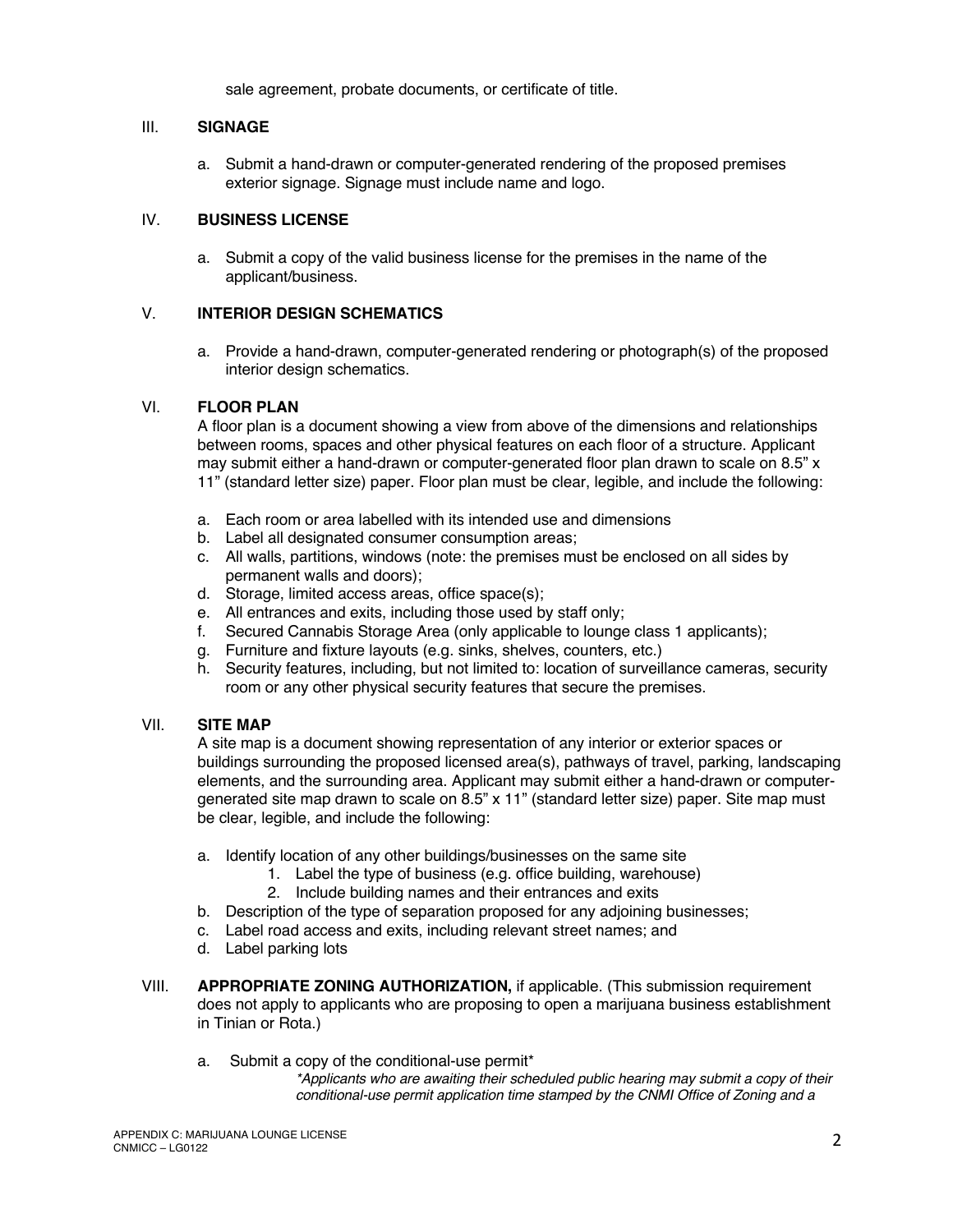*copy of the receipt of payment for the application fee pending their public hearing.* 

# IX. **STANDARD OPERATION PROCEDURES**

A standard operating procedure (SOP) is a set of step-by-step instructions compiled by an organization to help employees carry out routine operations. SOPs aim to achieve efficiency, quality output and uniformity of performance, while reducing miscommunication and failure to comply with industry regulations. Applicant must submit detailed SOPs regarding the following procedures:

- a. Security SOPS (e.g. surveillance cameras, alarms, vault/safes, and details must include how cannabis product is securely stored)
- b. Employee Qualifications and Training SOP
- c. Transportation of Product SOP (only applicable to lounge class 1 applicants)
- d. Inventory Management SOP (only applicable to lounge class 1 applicants)
- e. Quality Control SOP (only applicable to lounge class 1 applicants)
- f. Prevention of Minors from Entering the Licensed Premises SOP
- g. Prevention of Minors from Obtaining or Attempting to Obtain Marijuana SOP
- h. Cannabis Waste Disposal SOP

#### **Note:**

Pursuant to CNMI Cannabis Rules & Regulations § 180-10.1-310(g), the Commission must review an application to determine if it is complete. An applicant will be considered incomplete if an application form is not complete, the full application fee has not been paid, or some or all of the additional information required under these rules is not submitted.

In accordance with 4 CMC § 53026, a person/business must have a marijuana lounge license issued by the CNMI Cannabis Commission in order to lawfully sell/or allow for the on-site consumption of marijuana, marijuana extracts, or marijuana products in an business establishment in the CNMI.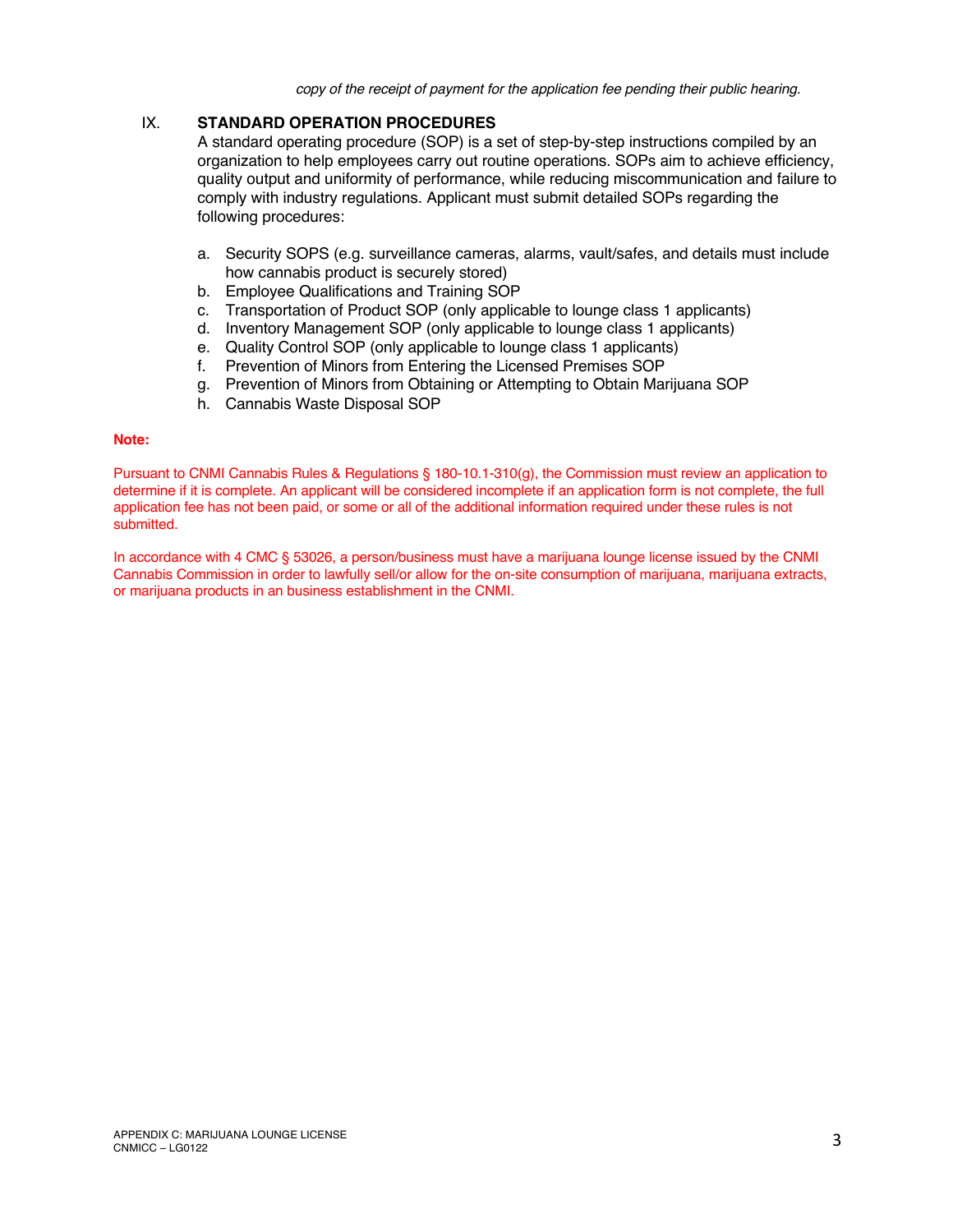

# **COMMONWEALTH OF THE NORTHERN MARIANA ISLANDS CANNABIS COMMISSION**

P.O. BOX 500135 Saipan, MP 96950 (670) 488-0420 | (670) 488-2627 Email: compliance@cnmicannabis.org www.cnmicannabis.org

# **BUSINESS DOCUMENTS**

# **Business documents required if applying as a CORPORATION**

A corporation must provide the CNMI Cannabis Commission the following documents (all documents must be complete, clear, and legible):

- 1. Directors Register
	- a. List all directors of the corporation, including their legal name, address, position, and date of appointment/ceased to be a director
	- b. All directors owning or controlling 3% or more stock in the applicant corporation must submit an Individual History Form.
- 2. Officers Register
	- a. List all officers of the corporation, including their legal name, address position and date of appointment/ceased to be an officer
	- b. All principle officers in the applicant corporation must submit a Individual History Form
- 3. Shareholder (stockholder) Register
	- a. List all shareholders of the corporation, including legal name, address, class of shares, number of voting shares distributed to each shareholder and the date the shares were issued/transferred/cancelled
- 4. Corporate Share Interest Summary
	- a. Using the active voting shareholder information from the Shareholder Register, provide in a separate attachment a document that summarizes 100% interest each shareholder owns in the corporation.

*Example below:*

| ABC, LTD. (Company Name) |                                  |            |  |
|--------------------------|----------------------------------|------------|--|
| <b>Shareholder</b>       | Date of Birth (if an individual) | Interest % |  |
| John Smith               | July 23, 1982                    | 15         |  |
| EFG LTD.                 | N/A                              | 15         |  |
| Michelle Elliott         | November 11, 1982                | 60         |  |
| <b>TOTAL:</b>            |                                  | 100        |  |

**Note**:

- All shareholders (individuals) holding 10% or greater voting shares in the applicant corporation must submit an Individual History form
- List the following for all shareholders (individuals) holding less than 10% voting shares in the applicant corporation: individuals legal name and date of birth
- If one of the shareholders is a corporation, LLC, or a partnership, submit all documents required for that legal entity type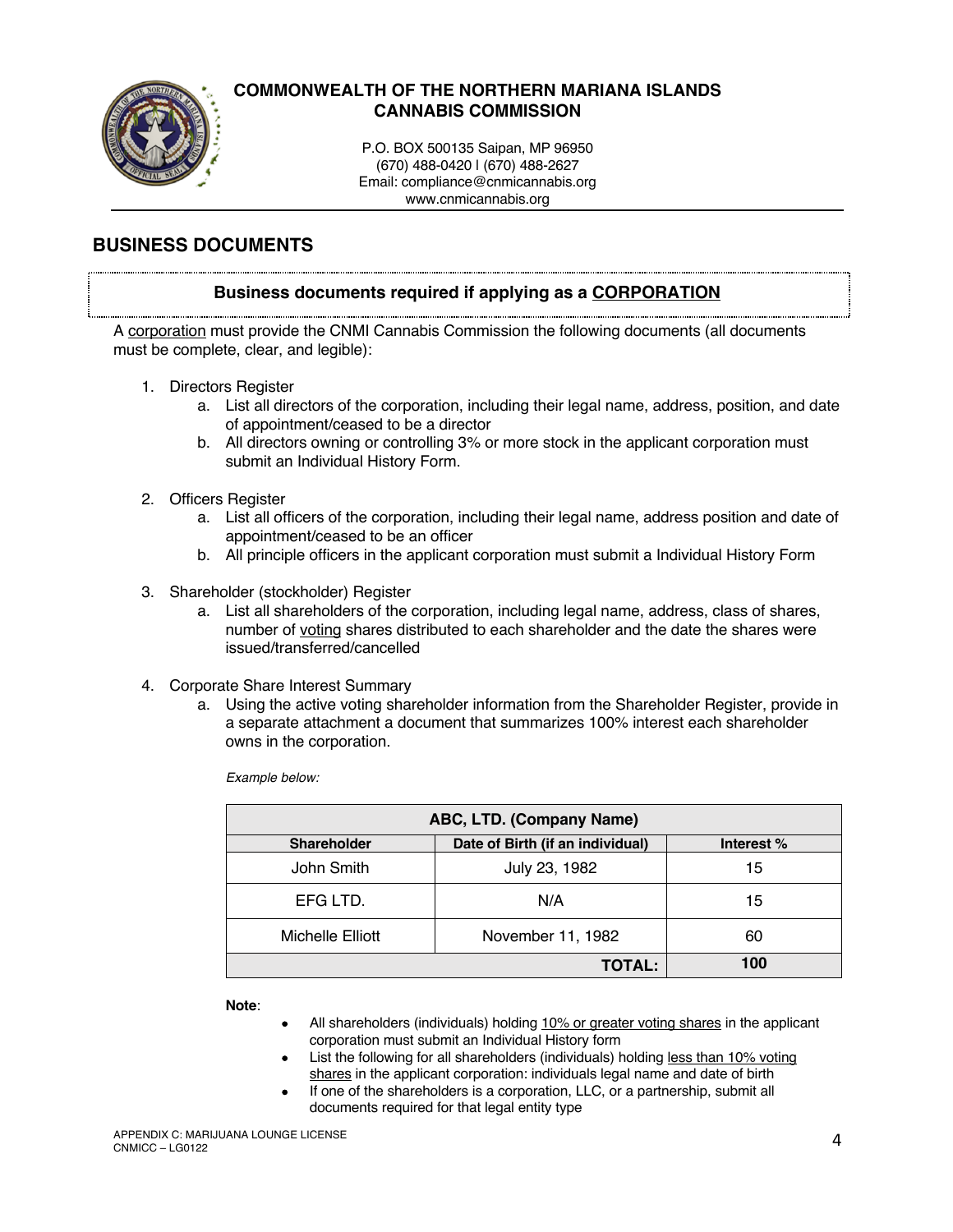- 5. Corporation Bylaws
	- a. The bylaws of a corporation may contain any provisions for managing the business and regulating affairs of the corporation that is not consistent with law or the articles of incorporation
- 6. Articles of Incorporation
	- a. Contains the pertinent information such as the corporation's name, address, the purpose(s) for which the corporation is organized managing the business and regulating affairs of the corporation, defining, limiting, its board of directors and shareholders, etc.
- 7. Residency Requirement
	- a. At least one applicant director/officer or voting shareholder must meet the residency provision. Provide evidence of continued residency for 5 years prior to the date of application by submitting a copy of the individual's CNMI Annual 1040 or Employment Verification.

# **Business documents required if applying as LIMITED LIABILITY CORPORATION (LLC)**

A limited liability corporation (LLC) must provide the CNMI Cannabis Commission the following documents (all documents must be complete, clear, and legible):

- 1. Articles of Organization
	- a. Must contain pertinent information such as a corporation's name, address, the business purpose(s), registered agent, management structure and duration of the LLC.
- 2. Operating Agreement
	- a. Agreement that specifies the rights and duties of the LLC members. Also, states the distribution of income of the LLC to its members.
- 3. Members List (if member-managed)
	- a. For all members, include their legal name, address, and date of appointment/ceased to be a member
- 4. Managers List (if manager-managed)
	- a. For all managers, including their legal name, address, and date of appointment/ceased to be a manager
- 5. Individual History Form
	- a. All members/managers are required to submit a completed Individual History form
- 6. Residency Requirement
	- a. At least one applicant member/manager must meet the residency provision. Provide evidence of continued residency for 5 years prior to the date of application by submitting a copy of the individual's CNMI Annual 1040 or Employment Verification.

# **Business documents required if applying as PARTNERSHIP**

A partnership must provide the CNMI Cannabis Commission the following documents (all documents must be complete, clear, and legible):